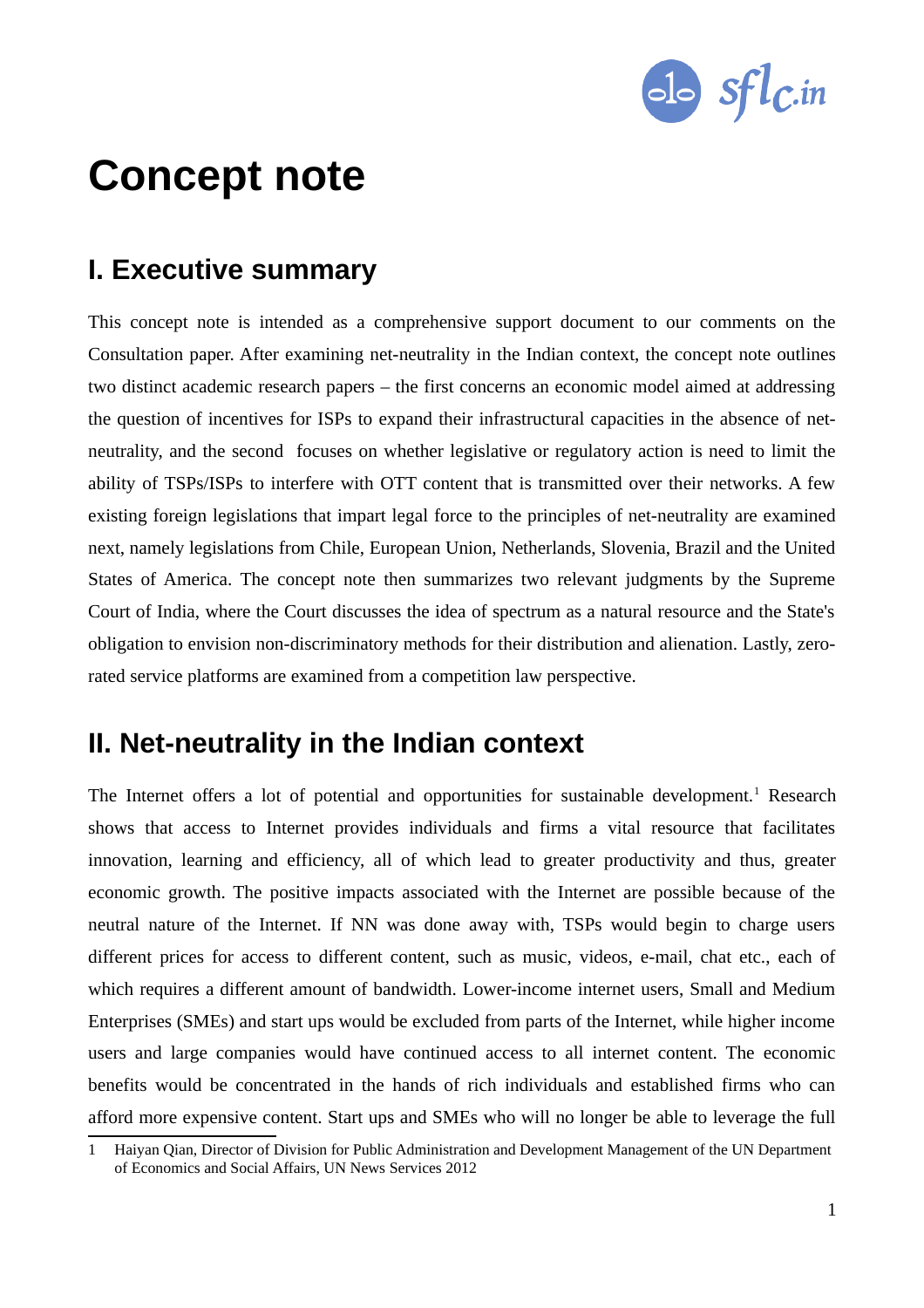

benefits of the internet would find it even more difficult to compete with established firms.

Why Net-neutrality is good for the Indian Economy- A neutral internet offers a global platform to everyone to access information, products and services stimulates fair competition and innovation. There will be equal access to the internet for small and medium enterprises and start ups. Netneutrality stimulates consumer choice, without having TSPs make these choices for them. At a time when India is making efforts to encourage Information and Communications Technology (ICTs), undermining net-neutrality would lead to the creation of new barriers to the online marketplace.

A two-tiered Internet will carry negative consequences for content providers and other start up businesses on the Internet. Companies that cannot pay an extra fees to telecom operators to ensure rapid access to their pages run the risk of losing markets, local businesses could end up being completely excluded from the global marketplace. A non-neutral internet will lead to the inclusion of rich content providers and exclusion of others. Innovation would be stifled making the Internet a privilege for those who can afford it.

There is a demand for "fast lane" internet in certain sectors; this enables content providers to ensure priority delivery of their content. Tele-medicine is one such example.

The miracle of the Internet is that it allows individuals to be connected on a global platform, irrespective of their location. But if TSPs were to divide their networks into fast lanes and slow lanes, the simple nature of the internet would go through a severe change. In order to have a global audience and offer satisfactory services, content providers may have to negotiate with thousands of TSPs throughout the world, ultimately locking out smaller companies that do not have the means to afford fee imposed by TSPs. On the other hand, TSPs will have profit incentives to charge their competitors heavily to access fast lanes. Another issue with a two-tiered internet is that TSPs could be tempted to make slow lanes slower intentionally in order to encourage companies to move to fast lanes.

In the tele-medicine context, tele-health and electronic record data exchange are the two primary areas of health care that would suffer if TSPs are allowed to charge higher prices for faster transmission speeds. Having to pay more for priority data access could reduce information sharing in health care and lock small innovative health care start ups out of the market.

The e-Governance initiative of Govt. of India is totally based on ICT which has the potential to offer citizen centric services. The application of e-governance in health care can monitor and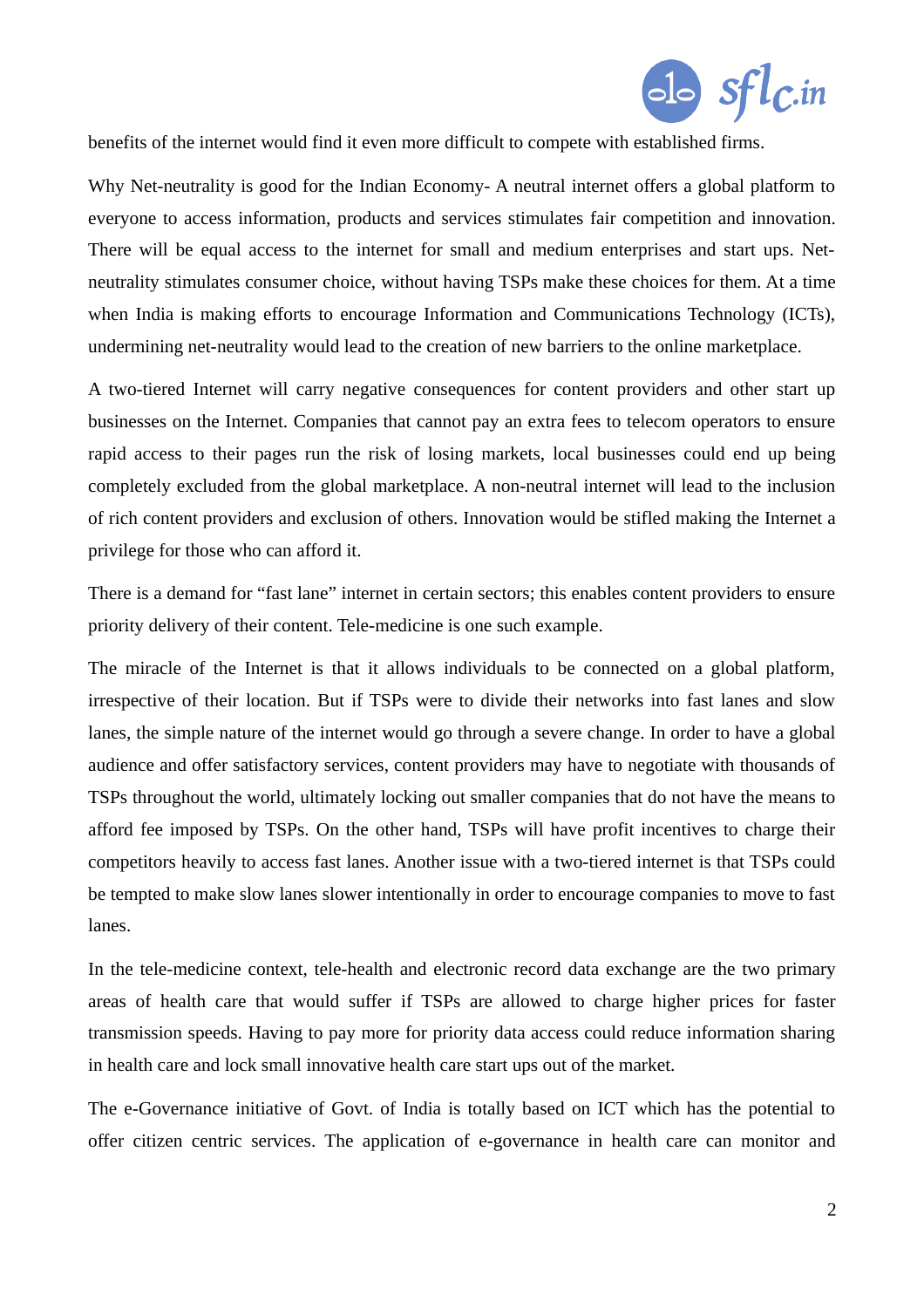

improve the quality of health care services, make the system efficient, transparent and cost effective as it will bring healthcare providers, policy makers, professionals and the public on a common platform. Government of India has launched Village Resource Centers (VRCs) using communication and remote sensing satellite provided by Indian Space Research Organisation (ISRO) to give essential and intelligent services to 600,000 villages. The villagers will get information on agriculture, health, education, natural resources through VRCs.<sup>[2](#page-2-0)</sup> All of these programs presume an internet built with net neutrality. However, if health care was to be given prioritized access, the "fast lane" costs would be imposed on either patients or the doctors providing access. On the other hand, slow lanes will ensure that poor patients will not be able to have access to certain services, for the reason that their doctors do not have the budget to afford the fast lane.

Content and Application Providers (CAPs) that earn by advertising and other business models should be charged. CAPs are the strongest advocates for NN. If a particular TSP were to threaten to charge a Google or Amazon, they could withdraw the service from that TSP. The loss of this service could result in possible loss of clients for the TSP to other TSPs that have access to these services. While the CAP may lose access to the TSP's subscriber base, however, the largest CAPs are now so big and have such a diverse set of users internationally that such a move would have little impact on their overall revenue. This argument is strongest when there is a vibrantly competitive retail broadband market.

There are two primary faults in this approach – It fails to take into account local businesses, start ups and SMEs who will loose out on potential market space as a result of failure to pay TSPs for priority access. Secondly, it must be noted that content providers are in a weaker position than TSPs. There are plenty of content providers available to end-users to chose from, so if a TSP blocks access to one content provider's service, substitute services would quickly fill up that space. However, considering the significantly lesser number of TSPs available to choose from, shifting to another TSP altogether is seldom done by customers.

Over and above the arguments made above, net-neutrality is particularly important in the Indian context for several reasons:

1. The rate of internet penetration is still quite low in India, therefore priority should be providing access for all citizens but the quality of access cannot be compromised in favor of arguments like "some access is better than no access".. However, it is equally important that

<span id="page-2-0"></span><sup>2</sup> Available at:<http://telemedindia.org/egov.html>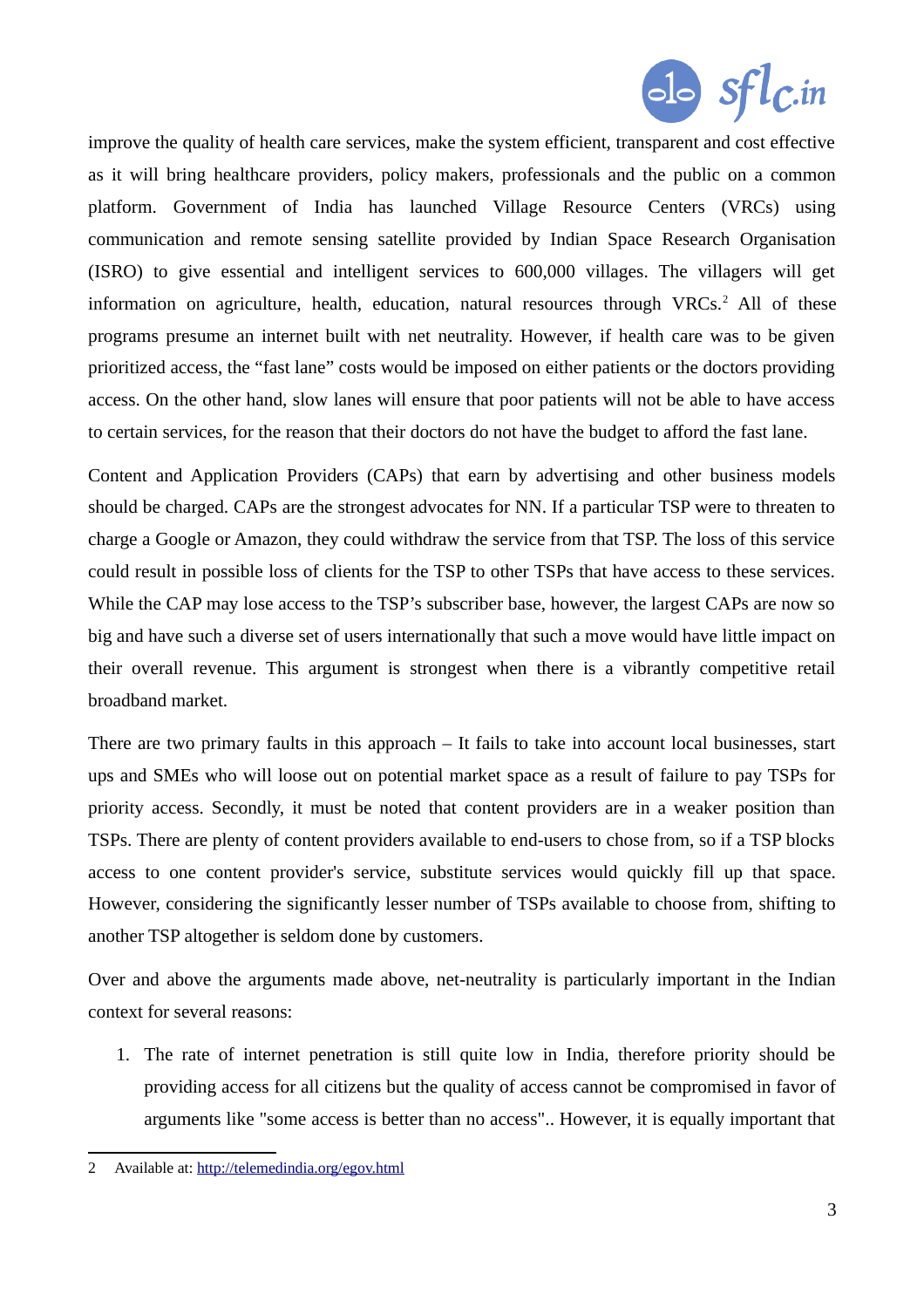

access be given to a neutral internet, so that increased broadband penetration continues to lead to higher GDP growth. A two-tiered market will slow this process.

- 2. Prioritization of information on technical factors such as speed will also affect information flow.
- 3. Services like VoIP offer new technologies at accessible costs and have immediate applications for improving services that will directly help bridge the digital divide as they improve communications. Establishment of such services will be severely limited if net neutrality is not explicitly protected in India.

# **III. Reports and studies**

"*The Debate on Net Neutrality: A Policy Perspective"*[3](#page-3-0) is a study carried out in 2009 by the Warrington College of Business Administration at the University of Florida and Mendoza College of Business at the University of Notre Dame. In the back drop of proposals by broadband providers in the US demanding fees from websites for preferential access to end-users, while arguing that they have put resources to maintain and upgrade the physical infrastructure to provide services to consumers while the popular web sites have thus far gotten a 'free ride' on their resource, the research develops a game-theoretic model to address the question of incentives for ISPs to expand their capacity without net neutrality. While taking both neutral and a non-neutral regime into consideration, the study makes the following propositions:

- 1. Under a non-neutral regime, the gains are not experienced equally. While the monopolist ISP gains if no net-neutrality were in place, the content providers are definitely worse off. Consumer surplus does not change or is higher in the short-term, and in the latter case, while a majority of consumers are better off, a minority is left worse off with larger wait time to access their preferred content.
- 2. ISPs invest in broadband infrastructure to reach the socially optimal level under net neutrality, but when there is no net neutrality, the ISPs either under-or-over invests in infrastructure.
- 3. There are a number of problems with the assertion that charging content providers would increase network investment, in particular (source):

<span id="page-3-0"></span><sup>3</sup> H K Cheng, S Bandyopadhyay and H Guo, *The Debate on Net Neutrality: A Policy Perspective*, available at: <https://net.educause.edu/ir/library/pdf/CSD4854.pdf>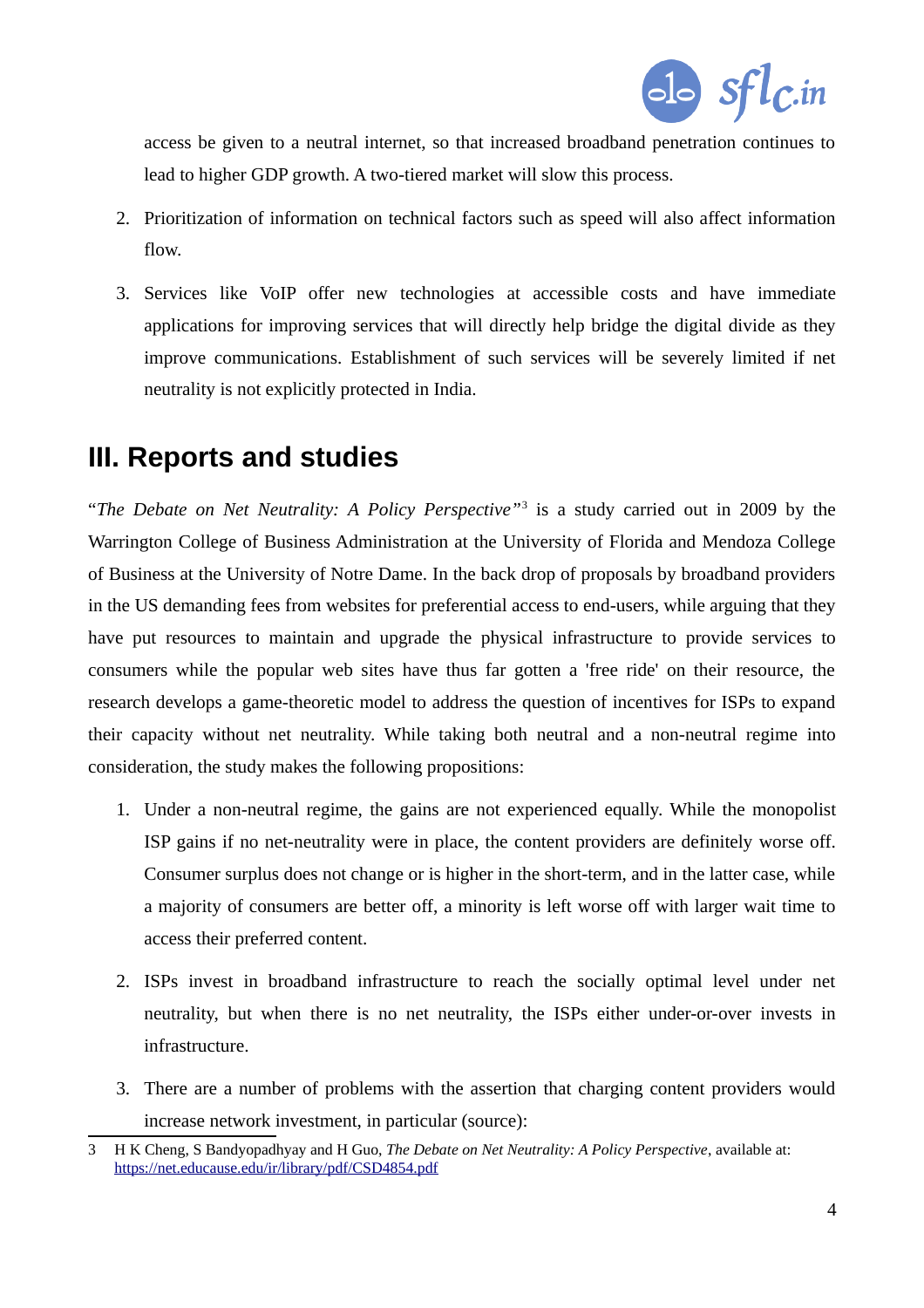

- i. Charging content and application providers may reduce innovation and investment in such applications, which are the driver of demand for enhanced network access.
- ii. Development of premium data services could incentivize network operators to ensure capacity remains scarce, which may in turn reduce network investment rather than stimulate it.

*"Network Neutrality and Quality of Service - What a Non-Discrimination Rule Should Look Like" [4](#page-4-0)* by Barbara Van Schewick, Director, Stanford Law School's Center for Internet and Society, is a study that focuses on whether legislative or regulatory action is need to limit the ability of providers of internet access services to interfere with the applications, content and services on their networks. It looks into the implications of a non-discrimination rule and proposes a framework that policy makers and others can choose among different options for net-neutrality rules. It attempts to explain how different non-discrimination rules affect network providers' ability to offer quality of service and which forms of QoS, if any, a non-discrimination rule should allow. It makes the following observations:

- A. A network neutrality rule should meet the following criteria:
	- 1. It should preserve the factors that have allowed the Internet to serve as a platform for application innovation, free speech and decentralized economic, social, cultural and political interaction in the past:
		- i. User choice: Users independently choose which applications they want to use, without interference from network providers.
		- ii. Innovation without permission: Innovators independently choose which applications they want to pursue; they do not need support or "permission" from network providers in order to realize their ideas for an application.
		- iii. Application Blindness: The network is application blind. An application blind network is unable to distinguish among the applications on the network, and, as a result, is unable to make distinctions among data packets based on this information.
		- iv. Low costs of application innovation: The costs of application innovation are low. It should not constrain the evolution of the network more than is necessary to reach the

<span id="page-4-0"></span><sup>4</sup> B V Schewick, *Network Neutrality and Quality of Service – What a Non-Discrimination Rule Should Look Like*, available at: *[http://papers.ssrn.com/sol3/papers.cfm?abstract\\_id=1684677](http://papers.ssrn.com/sol3/papers.cfm?abstract_id=1684677)*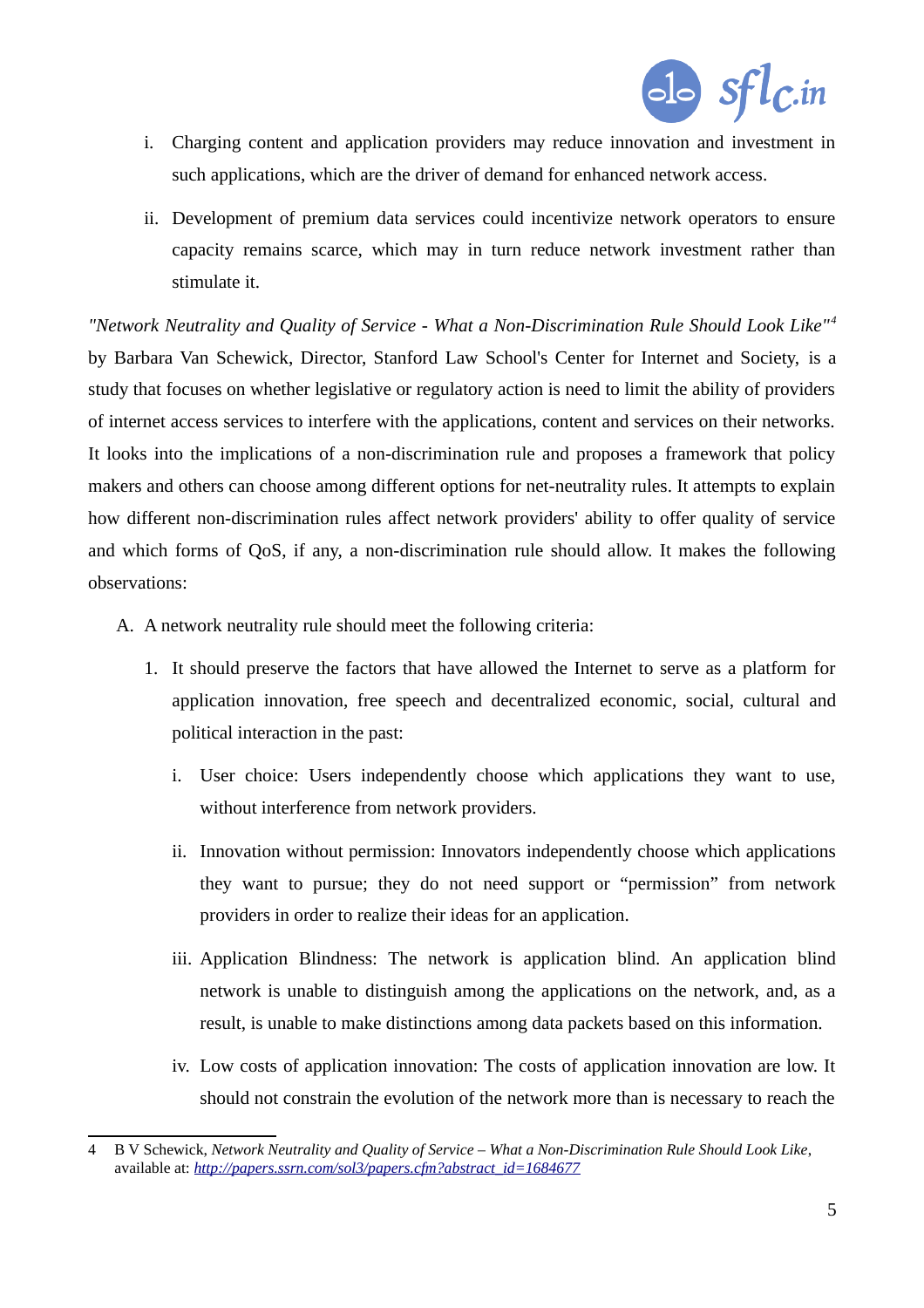

goals of network neutrality regulation.

- 2. It should make it easy to determine which behavior is and is not allowed to provide much needed certainty for industry participants.
- 3. It should keep the costs of regulation low.
- B. The application-agnostic discrimination approach strikes the best balance between social benefits and social costs: The paper shows that any measure that singles out an application or class of applications for differential treatments tilts the playing field against some applications or classes of applications and interferes with users' decisions about how to use the network, creating significant social costs. At the same, network providers can usually realize their legitimate goals using application-agnostic means that are not similarly harmful to application innovation, user choice, or the Internet's ability to reach its social, cultural or political potential.
- C. By legitimizing a broad range of discriminatory conduct (that is, all conduct that is application-agnostic), the rule gives network providers great flexibility to realize legitimate goals such as congestion management, price discrimination, or product differentiation, albeit through means that do not interfere with the values that net-neutrality rules are designed to protect. For example, during times of congestion, a network provider could give one person a larger share of the available bandwidth than another, for example because this person pays more for Internet access or has used the Internet less over a certain period of time. But it could not throttle the bandwidth available to a specific online video application.
- D. Application- agnostic network management coupled with user controlled prioritization gives network providers the tools they need to maintain the quality of the Internet experience for all users, even during times of congestion, while preserving the application-blindness of the network and the principle of user choice to the extent possible. Network providers would be able to prevent aggressive users from overwhelming the network and enforce fairness among users by allocating bandwidth among users in application-agnostic ways. But how users use the bandwidth available to them, and whether they would like to give some of their applications priority over others, would be choices left to the users. At the same time, the reasonable network management exception provides a safety valve that allows network providers to react in more application-specific ways if a problem cannot be solved through application-agnostic means. The proposed rule allows network providers to offer certain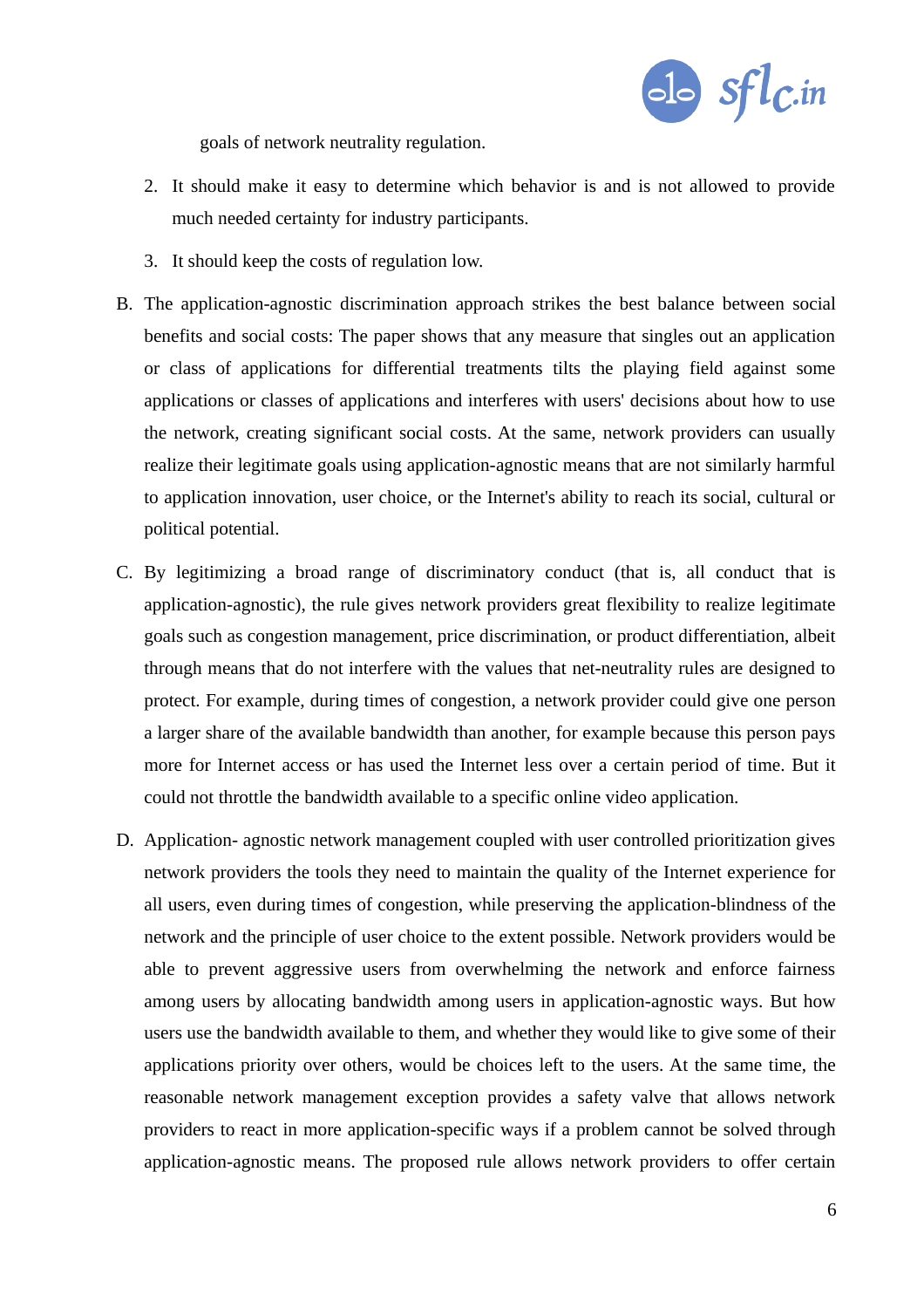

(though not all) forms of Quality of Service. In particular, it allows network providers to offer different classes of service, if (1) the different classes of service are offered equally to all applications and classes of applications; (2) the user is able to choose whether and when to use which class of service; and (3) the network provider is allowed to charge only its own Internet service customers for the use of the different classes of service.

In her paper, Ms. Schewick goes on to differentiate between two types of non-discrimination rules, one that would ban discrimination that causes harm to users or harm to competition and one that bans all application-specific discrimination. The paper concludes that the non-discrimination rule that bans all application-specific discrimination meets the criteria for a good non-discrimination rule, based on the following observations :

- 1. It should protect the factors that have fostered application innovation in the past to ensure that the Internet can continue to serve as an engine of innovation and economic growth in the future
- 2. It should protect the factors that have allowed the Internet to improve democratic discourse and to provide a decentralized environment for social and cultural interactions in which anyone can participate
- 3. It should not constrain the evolution of the network more than is necessary to reach the goals of network neutrality regulation.
- 4. It should make it easy to determine which behavior is and is not allowed to provide muchneeded certainty for industry participants.
- 5. It should keep the costs of regulation low.

# **IV. International legislations on net neutrality**

### **Chile**

In August 2010, the Republic of Chile became the first nation in the world to incorporate provisions preserving net-neutrality into its books of law. Three new Articles<sup>[5](#page-6-0)</sup> were added to the General Law of Telecommunications, which imposed the following core obligations and prohibitions on Chilean

<span id="page-6-0"></span><sup>5</sup> Articles 24H, 24I and 24J, *Ley General de Telecommunicaciones*, available at: [http://www.leychile.cl/Navegar?](http://www.leychile.cl/Navegar?idNorma=29591) [idNorma=29591](http://www.leychile.cl/Navegar?idNorma=29591)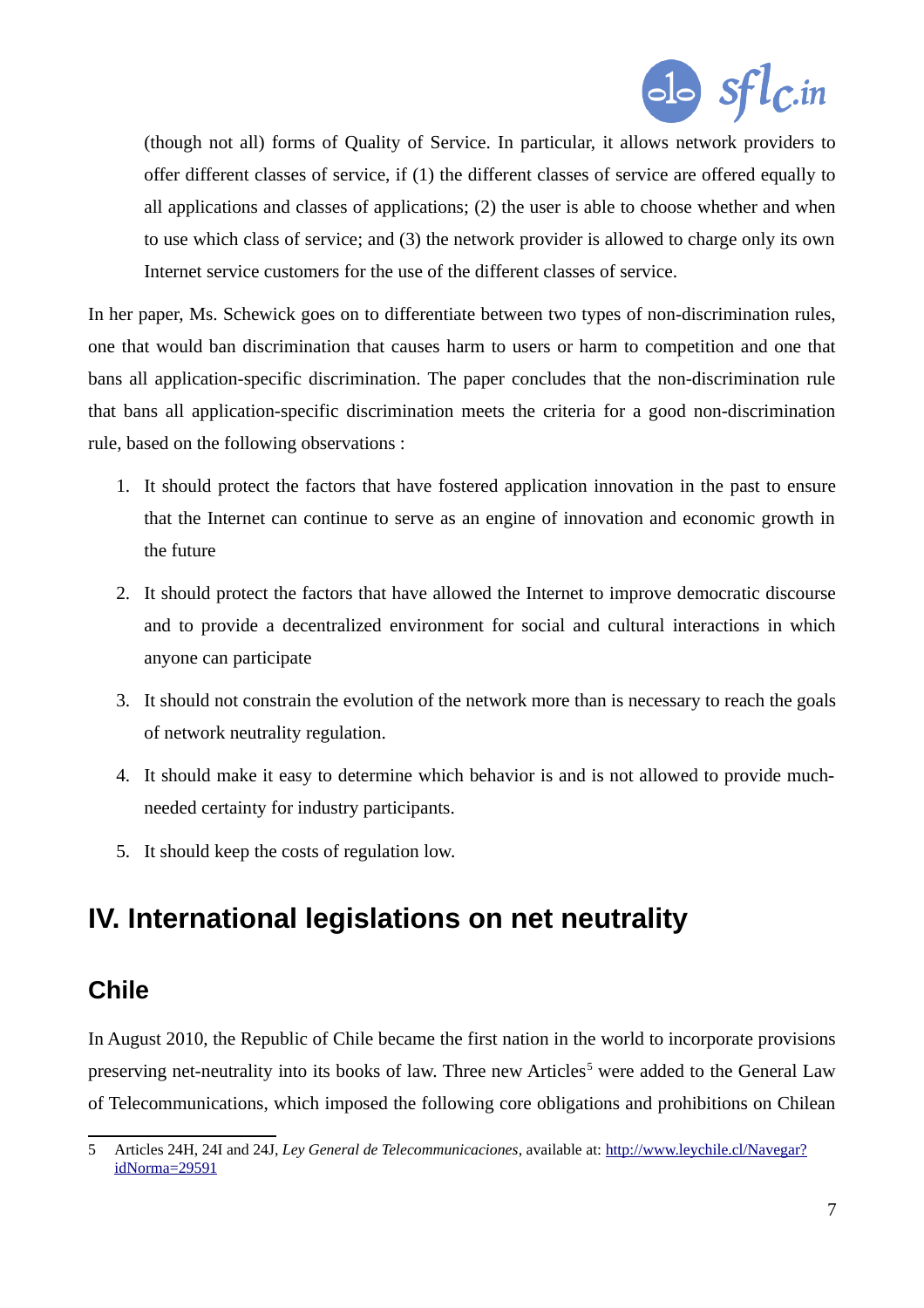

ISPs:

- ISPs may not arbitrarily block, interfere, discriminate, hinder or restrict the right of any Internet user to use, send, receive, or offer any legal content, application or service through the Internet, or any legal Internet activity or use. Content, applications and services may not be arbitrarily distinguished based on their origin or ownership. This does not preclude ISPs from adopting measures necessary for the purposes of traffic management and network administration within their respective service zones, provided such measures are not likely to affect fair competition.
- ISPs may block access to certain content, applications or services upon the express request of users, at the users' cost. However, under no circumstances will such blocks arbitrarily affect CAPs.
- ISPs may not limit the right of users to use any kind of hardware peripherals on their networks, so long as they are legal and do not damage the network or quality of service.
- ISPs must publish on their websites all information related to Internet access offered, its speed and quality of connection, making distinctions between national and international connections, and shall include information about the nature and guarantees of service.

In addition, the Chilean *Subsecretaria de Telecommunicaciones* (Under-Secretariat of Telecommunications) in May 2014 prohibited zero-rated services as being violative of the principles of net-neutrality.

### **European Union**

The European Parliament voted the EU Commission's September 2013 proposal on its first reading in April 2014 and the Council adopted a mandate to negotiate in March 2015. Following the adoption of the Digital Single Market Strategy by the Commission in May 2015, Heads of State and Government agreed on the need to strengthen the EU telecoms single market. After 18 months of negotiations, the European Parliament, Council and Commission reached two agreements on the end to roaming charges and on the first EU-wide rules on net neutrality on 30 June  $2015^{\circ}$ , to be completed by an overhaul of EU telecoms rules in 2016. Specifically, Article 3 of EU Regulation

<span id="page-7-0"></span><sup>6</sup> European Commission Press Release Database, available at: [http://europa.eu/rapid/press-release\\_MEMO-15-5275\\_en.htm](http://europa.eu/rapid/press-release_MEMO-15-5275_en.htm)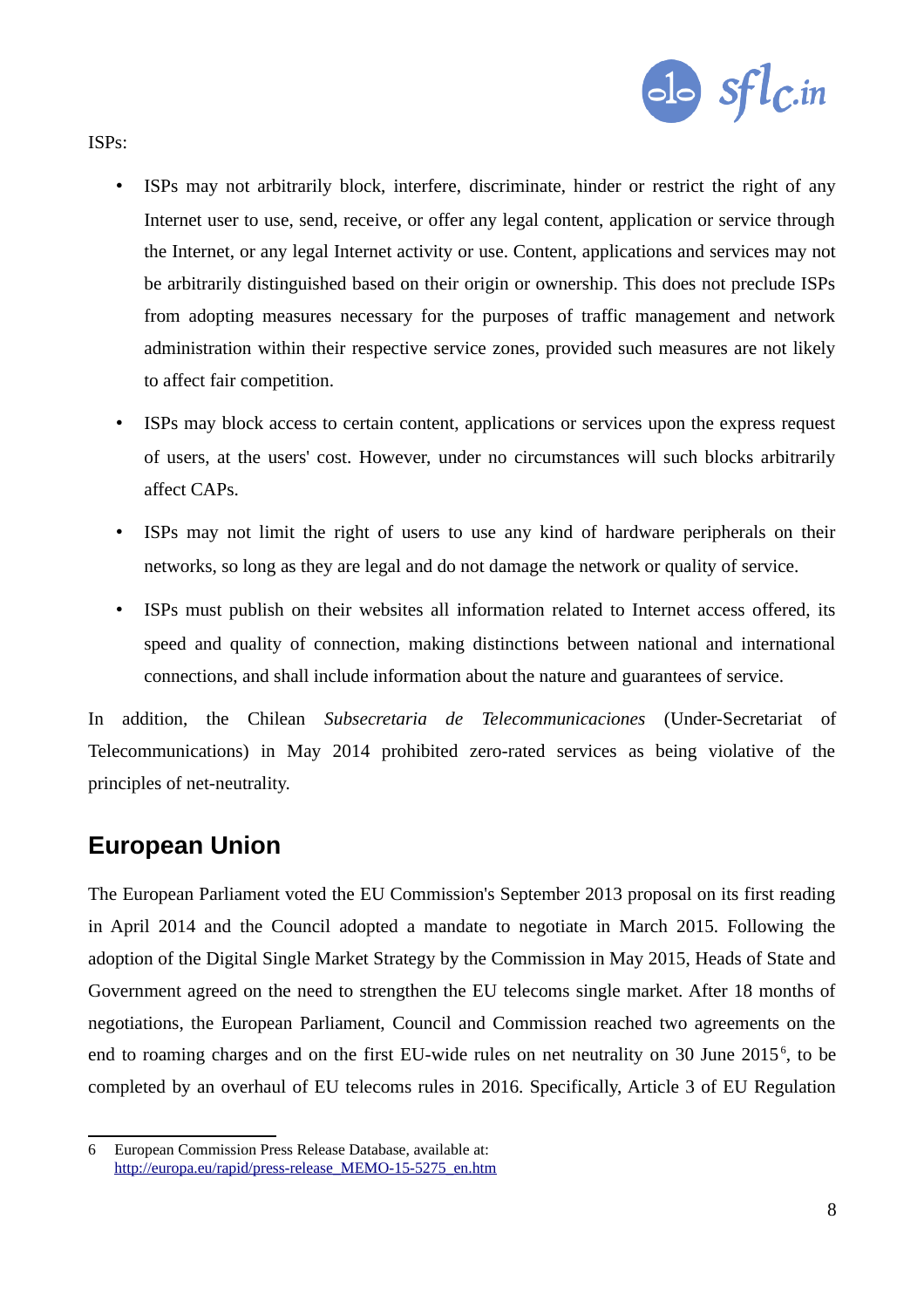

2015/2120<sup>[7](#page-8-0)</sup> sets the basic framework for ensuring net neutrality across the entire European Union.

These regulations essentially enshrine<sup>[8](#page-8-1)</sup> the principle of net neutrality in the following manner:

- Every European will be able to have access to the open internet and all content and service providers will be able to provide their services via a high-quality open internet.
- Under these rules, blocking, throttling and discrimination of internet traffic by ISPs generally is not allowed in the EU, but in three exhaustive exceptions:
	- compliance with legal obligations;
	- integrity of the network;
	- congestion management in exceptional and temporary situations.
- All traffic has to be treated equally. This means, for example, that there can be no paid prioritisation of traffic in the internet access service. At the same time, equal treatment allows reasonable day-to-day traffic management according to objectively justified technical requirements, and which must be independent of the origin or destination of the traffic and of any commercial considerations.

However, the regulation's text has been criticized as offering loopholes that can undermine the regulation's effectiveness.<sup>[9](#page-8-2)</sup> As a response, in June 2016, the Board of European Regulators of Electronic Communications (BEREC) released a set of draft guidelines<sup>[10](#page-8-3)</sup> on the Implementation by National Regulators of Regulation 2015/2120. Broadly, the guidelines provide greater clarity on a few terms used in the Regulation, exempt IoT and M2M connectivity services from the scope of the Regulation, clarify the users' right to use their own terminal equipment, lay down two tests regarding the permissibility of traffic management practices (non-discrimination, proportionality), elaborate on the exemption of specialised services from the Regulations, and generally provide for the following $11$ :

- <span id="page-8-1"></span>8 EU Actions, available at:
- <https://ec.europa.eu/digital-single-market/en/eu-actions-net-neutrality>

<span id="page-8-3"></span>10 Draft BEREC Guidelines, available at: [http://berec.europa.eu/eng/document\\_register/subject\\_matter/berec/public\\_consultations/6075-draft-berec](http://berec.europa.eu/eng/document_register/subject_matter/berec/public_consultations/6075-draft-berec-guidelines-on-implementation-by-national-regulators-of-european-net-neutrality-rules)[guidelines-on-implementation-by-national-regulators-of-european-net-neutrality-rules](http://berec.europa.eu/eng/document_register/subject_matter/berec/public_consultations/6075-draft-berec-guidelines-on-implementation-by-national-regulators-of-european-net-neutrality-rules)

<span id="page-8-0"></span><sup>7</sup> Eur-Lex.Europa.eu, availble at: <http://eur-lex.europa.eu/legal-content/EN/TXT/HTML/?uri=CELEX:32015R2120&rid=2>

<span id="page-8-2"></span><sup>9 &#</sup>x27;EU net neutrality laws fatally undermined by loopholes, critics say', available at: [https://www.theguardian.com/technology/2015/oct/27/eu-net-neutrality-laws-fatally-undermined-by-loopholes](https://www.theguardian.com/technology/2015/oct/27/eu-net-neutrality-laws-fatally-undermined-by-loopholes-)[critics-say](https://www.theguardian.com/technology/2015/oct/27/eu-net-neutrality-laws-fatally-undermined-by-loopholes-critics-say)

<span id="page-8-4"></span><sup>11</sup> 'New EU net neutrality guidelines are a pragmatic next step', available at: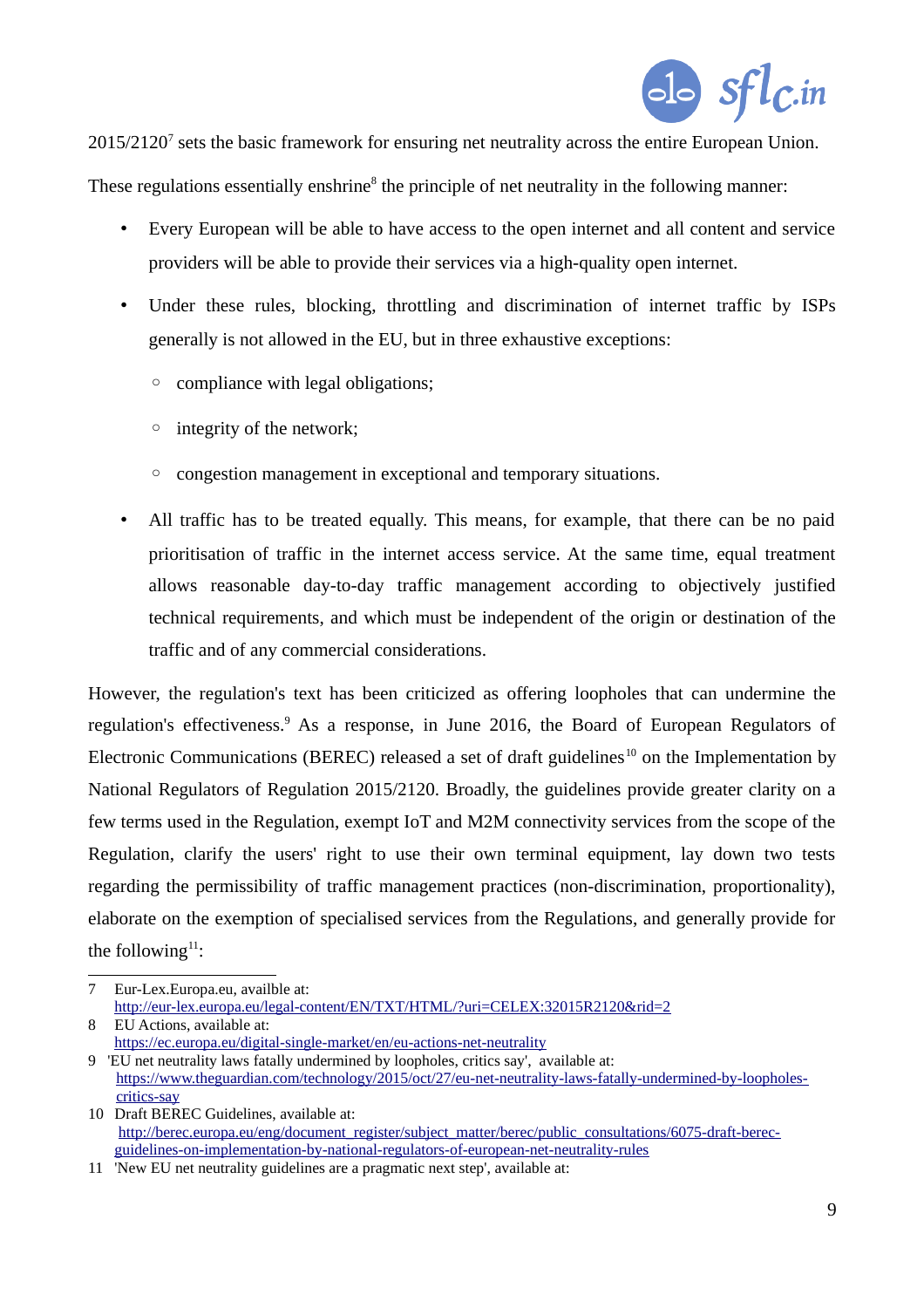

- The recognition that prioritisation and traffic management can be beneficial not only for socalled specialised services, but also for certain (ex - delay-sensitive) applications on the public internet.<sup>[12](#page-9-0)</sup>
- The recognition that traffic management may be appropriate not only as a short-time expedient, but also a long-term or continuous basis. $^{13}$  $^{13}$  $^{13}$
- On the practice of zero-rating (where an internet service provider applies a price of zero to the data traffic associated with a particular application or category of applications (and the data does not count towards any data cap in place on the Internet Access Service), the Guidelines generally call for case by case assessment based on a defined list of criteria.<sup>[14](#page-9-2)</sup>

# **Netherlands**

After Chile, Netherlands in June 2012 became the second nation in the world to accord legislative protection to the principles of net-neutrality. Following widespread reports in 2011 that a handful Dutch ISPs had been engaging in discriminatory blocking of services such as VoIP and instant messaging, Article 7.4a<sup>[15](#page-9-3)</sup> was added to the Telecommunications Act, whereby ISPs were prohibited from hindering or slowing down services or applications on the Internet. Exceptions to the this rule are allowed only under the following circumstances:

- To reduce congestion, while treating similar traffic equally
- To preserve the integrity and security of the network and service of the ISP, or the equipment of the end-user (if the breach of integrity or security is caused by the equipment of the end-user, the provider has to notify the end-user first and give them sufficient time to rectify the situation)
- To block the transmission of unwanted communications such as spam (only with the prior consent of the end-user)
- To give effect to a legislative provision or a court order

<span id="page-9-0"></span><http://bruegel.org/2016/06/new-eu-net-neutrality-guidelines-are-a-pragmatic-first-step/>

<sup>12</sup> Draft BEREC Guidelines, Paragraphs 54-65, 72

<span id="page-9-1"></span><sup>13</sup> Draft BEREC Guidelines, Paragraphs 68-70

<span id="page-9-2"></span><sup>14</sup> Draft BEREC Guidelines, Paragraphs 37-45

<span id="page-9-3"></span><sup>15</sup> Article 7.4a, *Telecommunicatiwet*, available at: [http://wetten.overheid.nl/BWBR0009950/Hoofdstuk7/Artikel74a/geldigheidsdatum\\_10-02-2014](http://wetten.overheid.nl/BWBR0009950/Hoofdstuk7/Artikel74a/geldigheidsdatum_10-02-2014)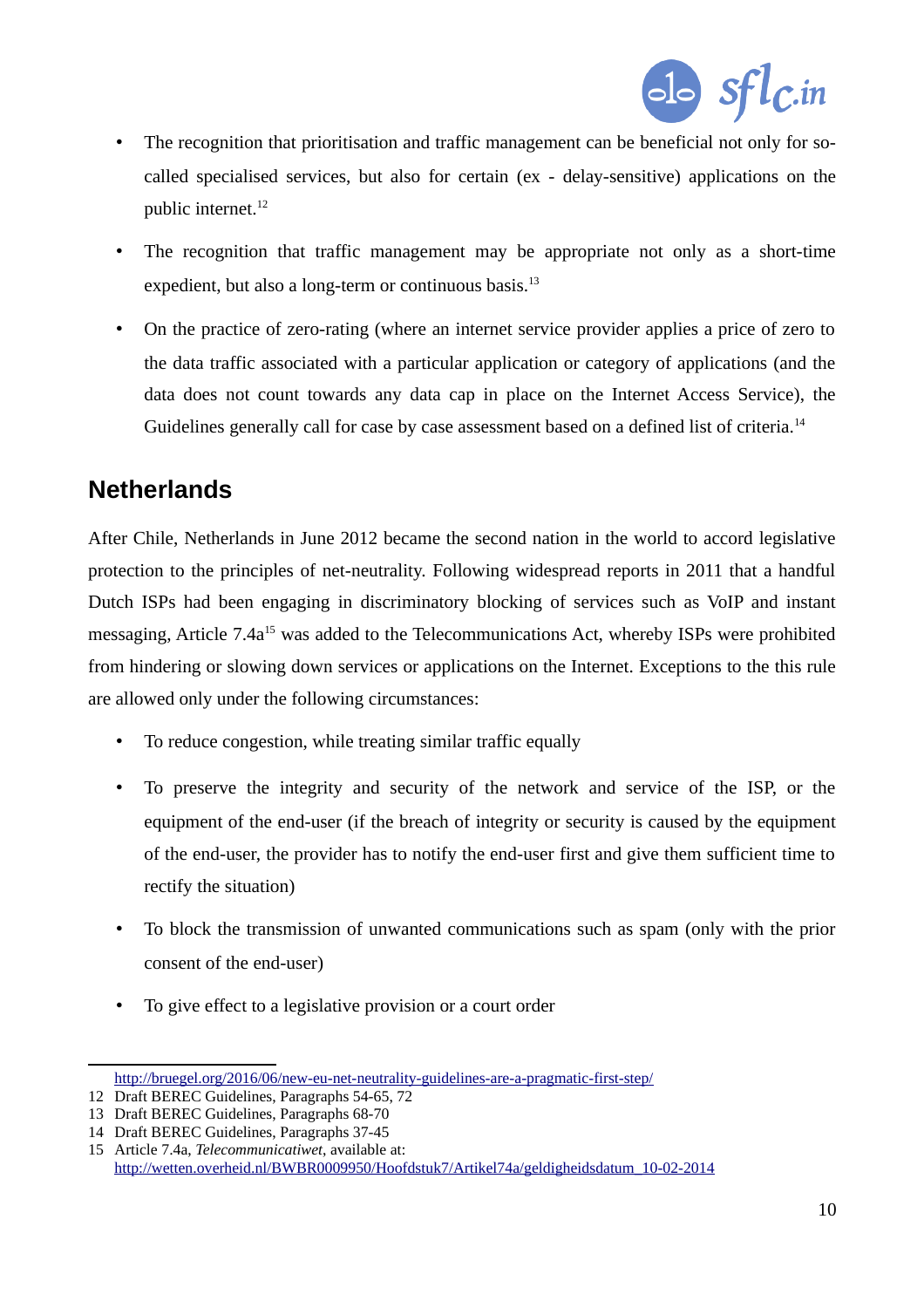

Article 7.4a further stipulates that ISPs may not impose differential charges on end-users for the use of different Internet content, applications and services, serving as an effective prohibition of zerorated services in the country. Also, future administrative orders can institute minimum quality requirements to prevent the deterioration, hindrance, or slowing down of network communications.

# **Slovenia**

In December 2012, Slovenia incorporated its own legislative provision on net-neutrality into the Slovenian law on electronic communications. Article 203[16](#page-10-0) was added to the Electronic Communications Act, under which the Slovenian Parliament reiterated the nation's commitment to the open and neutral character of the Internet and forbade network operators and ISPs from restricting, delaying or slowing down Internet traffic at the level of individual services or applications and from implementing measures for their devaluation. However, the following instances of departure from this rule are allowed:

- urgent technical measures to ensure the undisturbed operation of networks and services (e.g. to avoid traffic congestion)
- urgent measures to preserve the integrity and security of networks and services (e.g. elimination of unjustified seizure of a transmission medium – channel)
- urgent measures for limiting unsolicited communications
- court orders

In addition, Article 203 says that the services of network operators and ISPs must not be based on the services or applications that are provided or are used over the Internet. In other words, ISPs are prevented from charging subscribers differently on the basis on the services provided over the Internet, constituting another national prohibition on zero-rated services.

### **Brazil**

In April 2014, the Brazilian President signed into law an "Internet Constitution" - *Marco Civil da Internet[17](#page-10-1)* – that seeks to reinforce the protection of civil liberties in the digital age. Net-neutrality,

<span id="page-10-0"></span><sup>16</sup> Article 203, *Zakon O Electronskih Komunikacijah*, available at:<http://www.uradni-list.si/1/content?id=111442>

<span id="page-10-1"></span><sup>17</sup> *Marco Civil da Internet*, available at: [https://www.publicknowledge.org/assets/uploads/documents/APPROVED-](https://www.publicknowledge.org/assets/uploads/documents/APPROVED-MARCO-CIVIL-MAY-2014.pdf)[MARCO-CIVIL-MAY-2014.pdf](https://www.publicknowledge.org/assets/uploads/documents/APPROVED-MARCO-CIVIL-MAY-2014.pdf)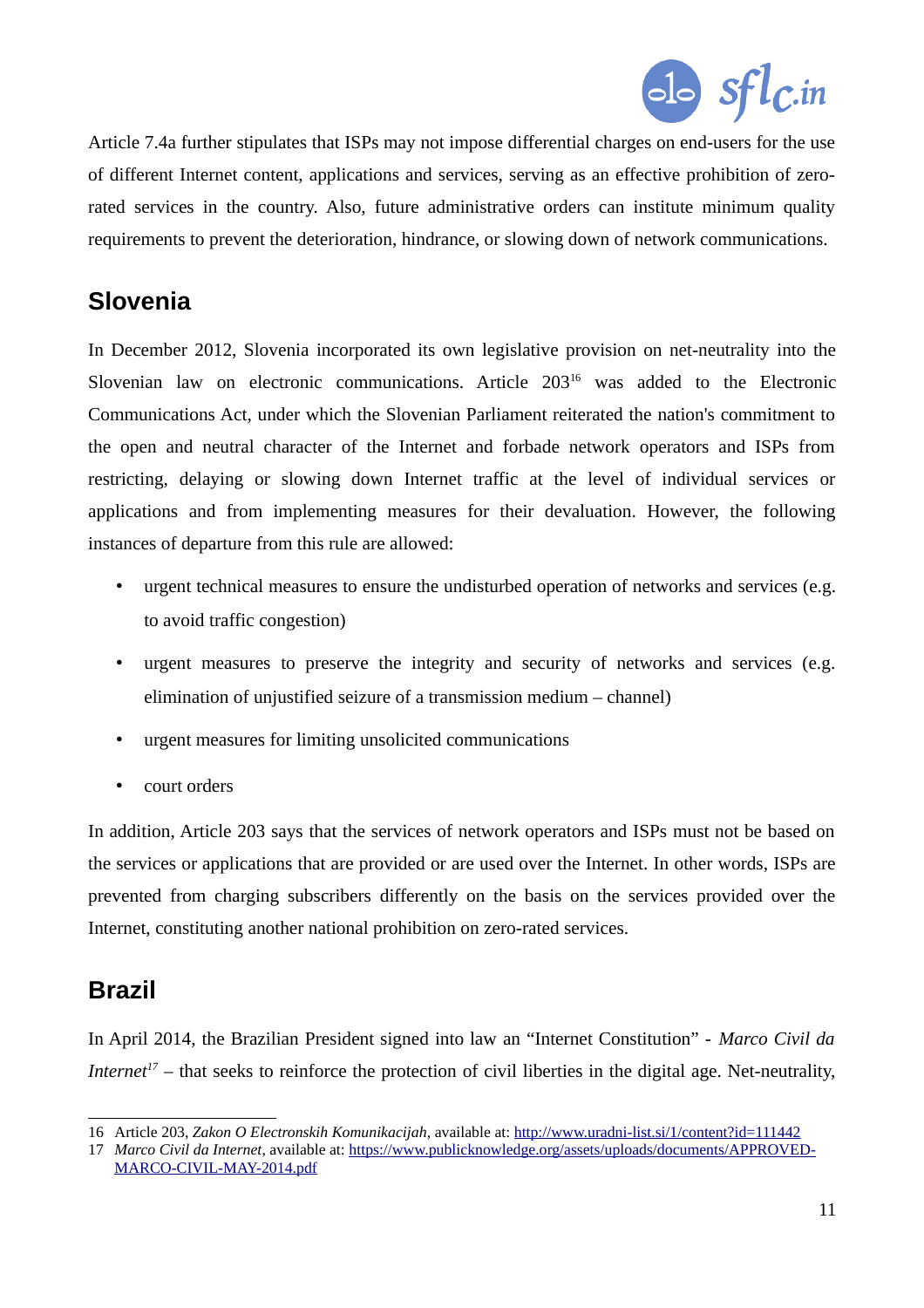

along with freedom of expression and Internet security, form the three major themes of the legislation and it contains several provisions that uphold the principles of net-neutrality. For starters, *Marco Civil* identifies the preservation and guarantee of net-neutrality<sup>[18](#page-11-0)</sup> as one among the eight principles that oversees the discipline of Internet use in Brazil. Preservation of stability, security and functionality of the network<sup>[19](#page-11-1)</sup>, and freedom of business models promoted on the Internet<sup>[20](#page-11-2)</sup> also find mention amongst said principles.

*Marco Civil further stipulates that the party responsible for the transmission, switching or routing* has the duty to process, on an isonomic basis, any data packages, regardless of content, origin and destination, service, terminal or application.<sup>[21](#page-11-3)</sup> Departures from this rule is allowed only after consultations with the Internet Steering Committee and National Telecommunications Agency, in the interests of $22$ :

- Technical requirements essential to the adequate provision of services and applications
- Prioritization of emergency services

Even when legitimately discarding the principles of net-neutrality under the circumstances mentioned above, service providers are required to: $^{23}$  $^{23}$  $^{23}$ 

- Abstain from causing damage to users
- Act with proportionality, transparency and isonomy
- Provide transparent, clear and sufficiently descriptive advance-notice to users of the traffic management and mitigation measures adopted, including those related to network security
- Offer services in non-discriminatory commercial conditions and refrain from anticompetitive practice

Lastly, service providers are prohibited to block, monitor, filter or analyze data packets when providing Internet connectivity (free or at a cost) as well as in transmission, routing or switching.<sup>[24](#page-11-6)</sup>

<span id="page-11-0"></span><sup>18</sup> *Marco Civil da Internet*, Article 3

<span id="page-11-1"></span><sup>19</sup> *Ibid.*

<span id="page-11-2"></span><sup>20</sup> *Ibid.*

<span id="page-11-3"></span><sup>21</sup> *Marco Civil da Internet*, Article 9

<span id="page-11-4"></span><sup>22</sup> *Ibid.*

<span id="page-11-5"></span><sup>23</sup> *Ibid.*

<span id="page-11-6"></span><sup>24</sup> Supra. 9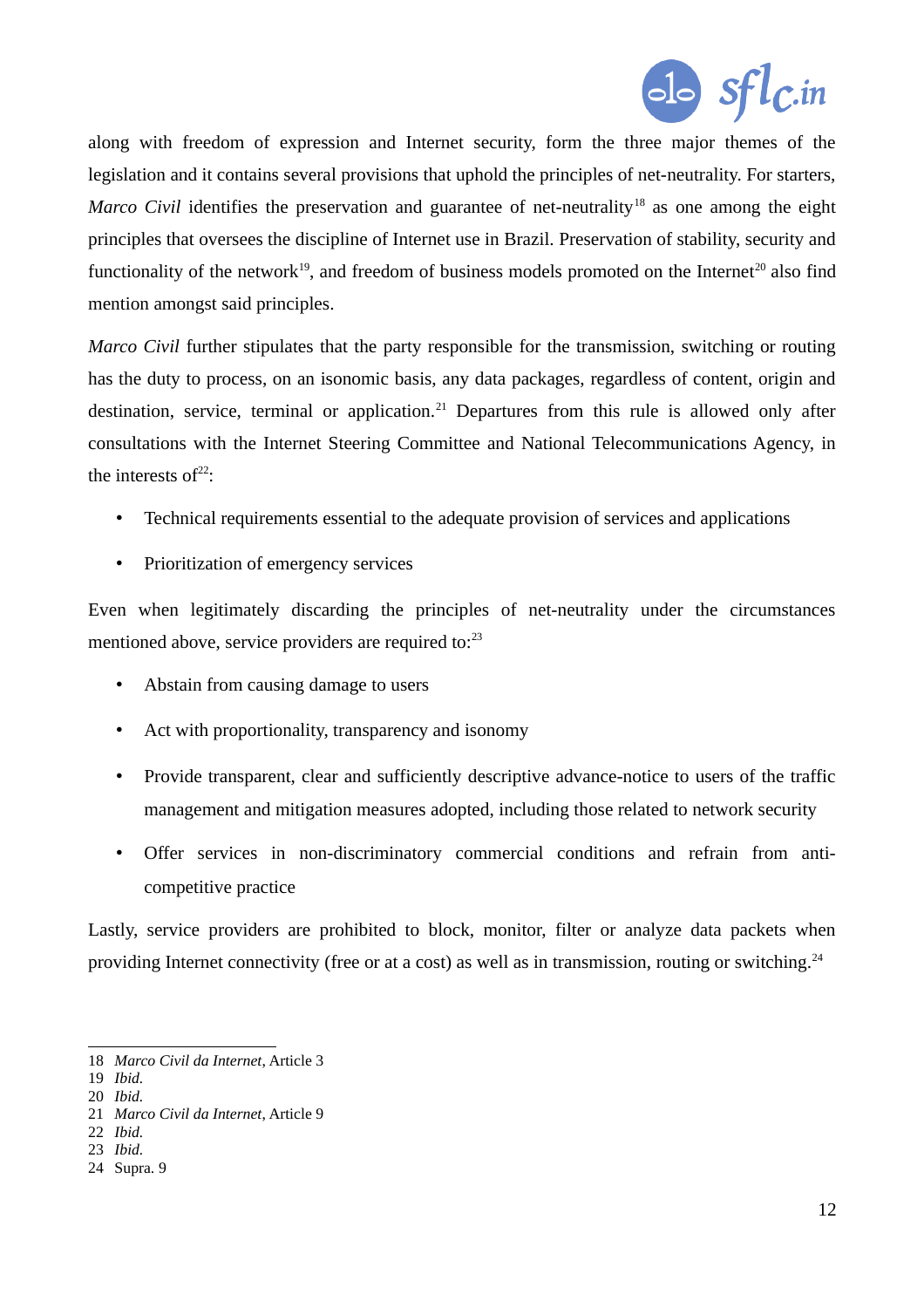

# **United States of America**

In the United States, the principles of net neutrality were recognized on a policy level for the first time in 2005, when the FCC adopted a policy statement<sup>[25](#page-12-0)</sup> that established the following four principles of an open Internet:

- Consumers deserve access to the lawful Internet content of their choice.
- Consumers should be allowed to run applications and use services of their choice, subject to the needs of law enforcement.
- Consumers should be able to connect their choice of legal devices that do not harm the network.
- Consumers deserve to choose their network providers,application and service providers, and content providers of choice

While these principles did recognize the tenets of net neutrality, they remained non-enforceable standards until December 2010, when the FCC approved the Open Internet Order containing three specific rules:

- Transparency **-** Fixed and mobile broadband providers must disclose the network management practices, performance characteristics, and terms and conditions of their broadband services
- No blocking Fixed broadband providers may not block lawful content, applications, services, or non-harmful devices; mobile broadband providers may not block lawful websites, or block applications that compete with their voice or video telephony services.
- No unreasonable discrimination Fixed broadband providers may not unreasonably discriminate in transmitting lawful network traffic.

The Order imposed much more liberal obligations on mobile broadband providers as the FCC felt that technical limitations of wireless Internet necessitated looser regulations when compared to fixed-line broadband providers. The Order nevertheless provided regulatory force to the principles of net neutrality, although several stakeholders expressed disappointment over the fact that it did not go far enough to safeguard net neutrality. However, the Open Internet Order's rules against blocking

<span id="page-12-0"></span><sup>25</sup> Federal Communications Commission, *Policy Statement on Broadband Access*, available at: [https://apps.fcc.gov/edocs\\_public/attachmatch/FCC-05-151A1.pdf](https://apps.fcc.gov/edocs_public/attachmatch/FCC-05-151A1.pdf)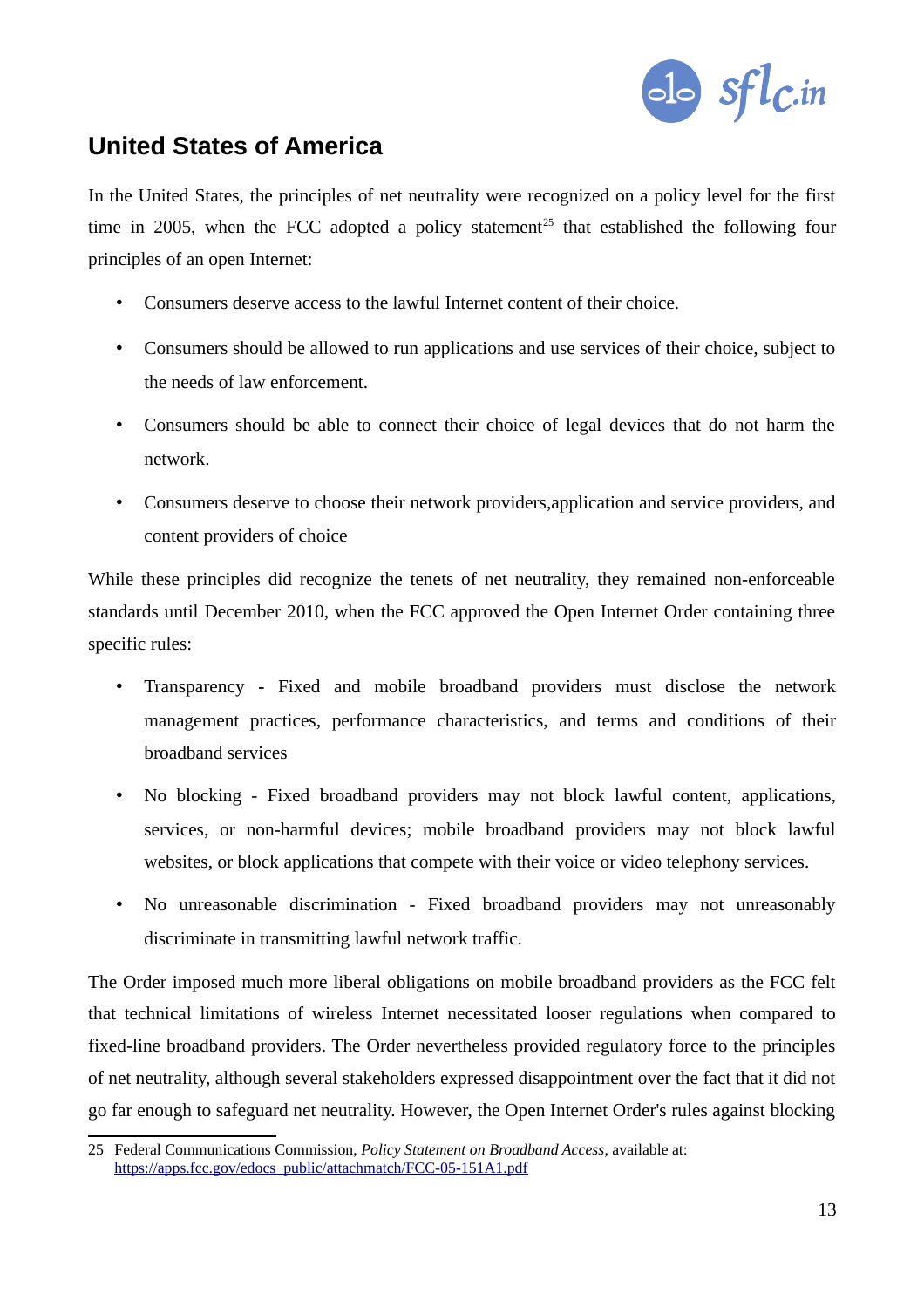

and unreasonable discrimination were struck down by the United States Court of Appeals for the District of Columbia Circuit in January 2014 in the matter of Verizon v.  $FCC^{26}$  $FCC^{26}$  $FCC^{26}$ , as the Court ruled that the FCC had no authority to enforce Network Neutrality rules, since Internet service providers are not identified as "common carriers".

In response to the Court ruling and after much public debate that involved the President of the United State's recommendation to reclassify Internet service providers as common carriers, the FCC in February 2015 reclassified ISPs as common carriers under Title II of the Communications Act, thereby making Section 706 of the Telecommunications Act 1996 applicable to ISPs. Section 706 requires the Federal and State Communications Commissions to encourage the deployment on a reasonable and timely basis of advanced telecommunications capability to all Americans by utilizing, in a manner consistent with the public interest, convenience, and necessity, price cap regulation, regulatory forbearance, measures that promote competition in the local telecommunications market, or other regulating methods that remove barriers to infrastructure investment. Pursuant to this, the FCC also released a fresh Open Internet Rules and Order in March 2015, which introduced the following "Bright Line Rules" applicable to providers of both fixed and mobile broadband services:

- No Blocking: broadband providers may not block access to legal content, applications, services, or non-harmful devices.
- No Throttling: broadband providers may not impair or degrade lawful Internet traffic on the basis of content, applications, services, or non-harmful devices.
- No Paid Prioritization: broadband providers may not favor some lawful Internet traffic over other lawful traffic in exchange for consideration of any kind—in other words, no "fast lanes." This rule also bans ISPs from prioritizing content and services of their affiliates.

In June 2016, the United States Court of Appeals for the District of Columbia Circuit in *USTA v. FCC & USA*<sup>[27](#page-13-1)</sup> upheld the Open Internet Rules in a 184 page judgment, backing the principle of net neutrality. The court ruled that the FCC did have the proper authority to reclassify broadband under Title II of the Telecommunications Act. The three judge bench wrote in their opinion:

"US Telecom misreads *Verizon*. Although *Verizon* does recognize that broadband providers'

<span id="page-13-0"></span><sup>26</sup> *Verizon Communications Inc. v. Federal Communications Commission*, 740 F.3d 623 (D.C. Cir. 2014)

<span id="page-13-1"></span><sup>27</sup> USTA v. FCC & USA, No. 15-1063 (D.C. Cir.) available at:

https://www.cadc.uscourts.gov/internet/opinions.nsf/3F95E49183E6F8AF85257FD200505A3A/\$file/15-1063- 1619173.pdf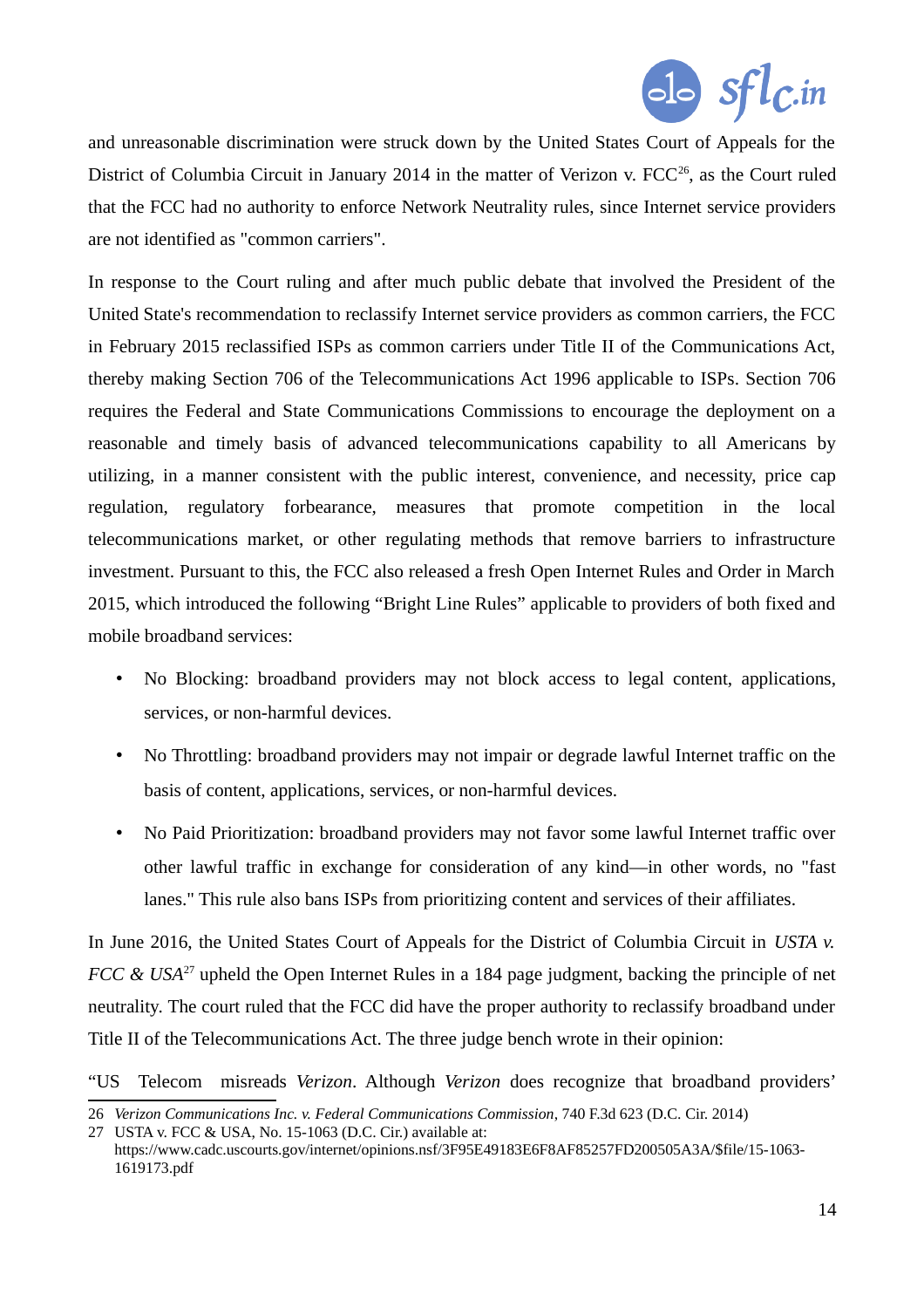

delivery of broadband to end users also provides a service to edge providers, id., it does not hold that the Commission must classify broadband as a telecommunications service in both directions before it can regulate the interconnection arrangements under Title II. The problem in *Verizon* was not that the Commission had misclassified the service between carriers and edge providers but that the Commission had failed to classify broadband service as a Title II service at all. The Commission overcame this problem in the Order by reclassifying broadband service—and the interconnection arrangements necessary to provide it—as a telecommunications service."

# **V. Relevant judgments**

### **Centre for Public Interest Litigation v. Union of India & Ors.[28](#page-14-0)**

When it comes to alienation of scarce natural resources like spectrum etc., it is the burden of State to ensure that a non-discriminatory method is adopted for distribution and alienation, which would necessarily result in protection of national/public interest.

### **Facts:**

Petitioners questioned the grant of UAS Licenses to private respondents by contending that the procedure adopted by the DOT was arbitrary, illegal and in complete violation of Article 14 of the Constitution. The DOT had violated the recommendations by the TRAI that there should be no cap on the number of Access Service Providers in any service area and this was in complete violation of Section 11(1) of the TRAI Act

#### **Issues:**

- 1. Whether the Government has the right to alienate, transfer or distribute natural resources/national assets otherwise than by following a fair and transparent method consistent with the fundamentals of the equality clause enshrined in the Constitution?
- 2. Whether the recommendations made by the Telecom Regulatory Authority of India (TRAI) on 28.8.2007 for grant of Unified Access Service License with 2G spectrum in 800, 900 and 1800 MHz at the price fixed in 2001, which were approved by the Department of Telecommunications (DOT), were contrary to the decision taken by the Council of Ministers on 31.10.2003?

<span id="page-14-0"></span><sup>28</sup> (2012) 3 SCC 1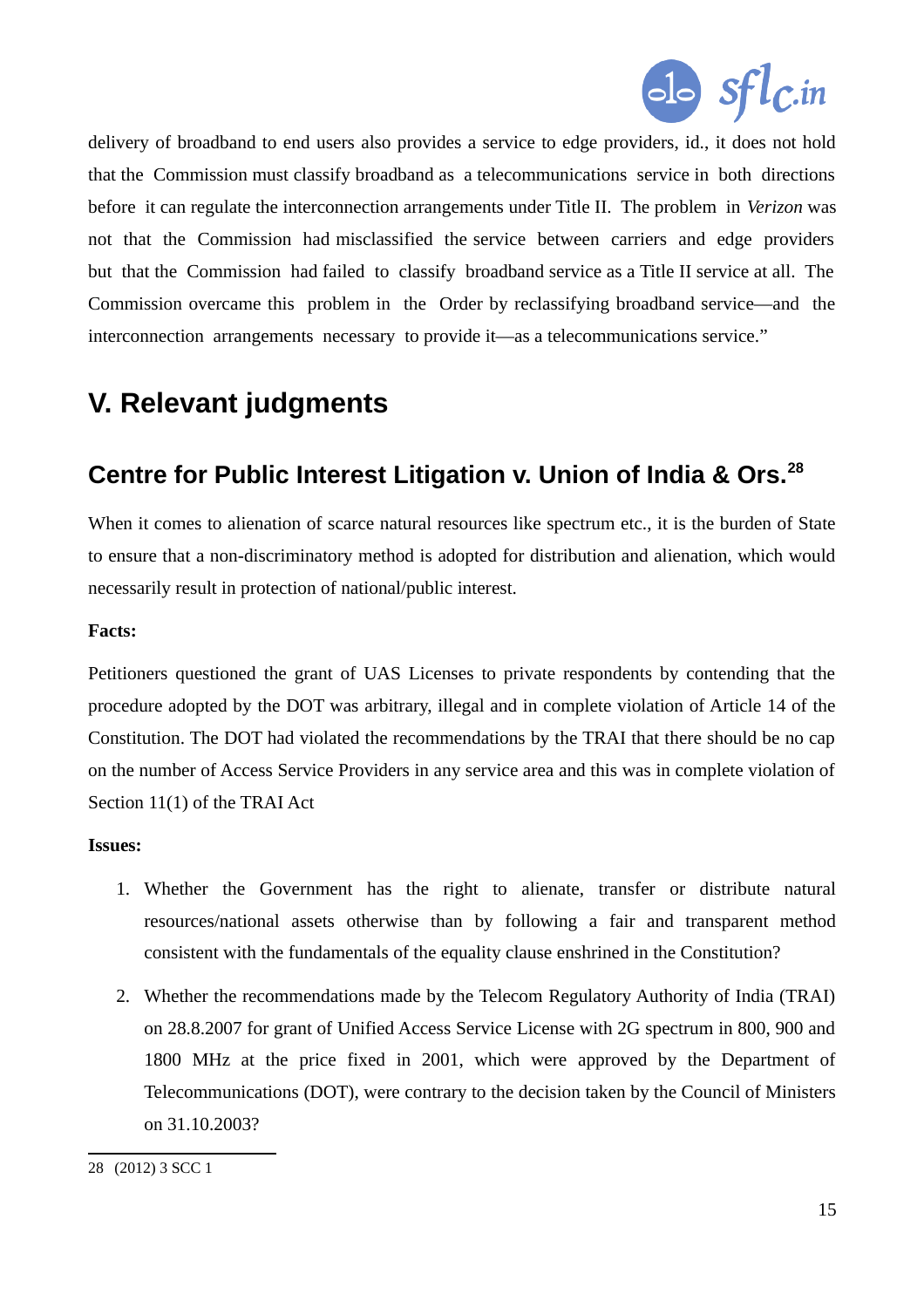

- 3. Whether the exercise undertaken by the DOT from September 2007 to March 2008 for grant of UAS Licenses to the private Respondents in terms of the recommendations made by TRAI is vitiated due to arbitrariness and *mala fide* and is contrary to public interest?
- 4. Whether the policy of first-come-first-served followed by the DOT for grant of licenses is ultra vires the provisions of Article 14 of the Constitution and whether the said principle was arbitrarily changed by the Minister of Communications and Information Technology (hereinafter referred to as 'the Minister of C&IT'), without consulting TRAI, with a view to favor some of the applicants?
- 5. Whether the licenses granted to ineligible applicants and those who failed to fulfill the terms and conditions of the license are liable to be quashed?

#### **Held:**

The State is empowered to distribute natural resources. However, as they constitute public property/national asset, while distributing natural resources the State is bound to act in consonance with the principles of equality and public trust and ensure that no action is taken which may be detrimental to public interest. Like any other State action, constitutionalism must be reflected at every stage of the distribution of natural resources. In Article 39(b) of the Constitution it has been provided that the ownership and control of the material resources of the community should be so distributed so as to best sub-serve the common good, but no comprehensive legislation has been enacted to generally define natural resources and a framework for their protection. of course, environment laws enacted by Parliament and State Legislatures deal with specific natural resources i.e. forest, air, water, coastal zones, etc.

...The ownership regime relating to natural resources can also be ascertained from international conventions and customary international law, common law and national constitutions. In international law, it rests upon the concept of sovereignty and seeks to respect the principle of permanent sovereignty (of peoples and nations) over (their) natural resources as asserted in the 17th Session of the United Nations General Assembly and then affirmed as a customary international norm by the International Court of Justice in the case of Democratic Republic of Congo v. Uganda...

Spectrum has been internationally accepted as a scarce, finite and renewable natural resource which is susceptible to degradation in case of inefficient utilization. It has a high economic value in the light of the demand for it on account of the tremendous growth in the telecom sector. Although it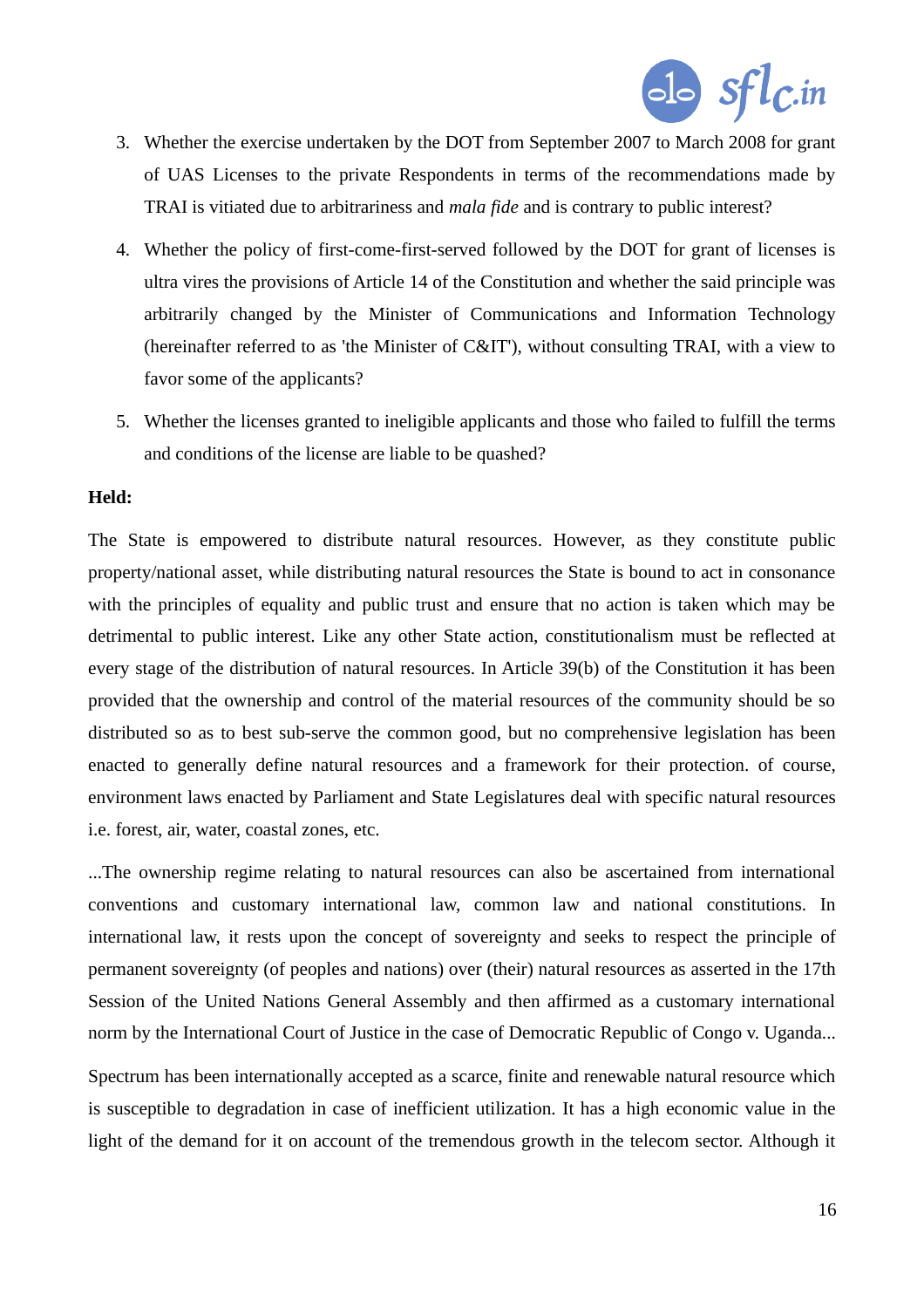

does not belong to a particular State, right of use has been granted to the States as per international norms.

In India, the courts have given an expansive interpretation to the concept of natural resources and have from time to time issued directions, by relying upon the provisions contained in Articles 38, 39, 48, 48-A and 51-A(g) for protection and proper allocation/distribution of natural resources and have repeatedly insisted on compliance with the constitutional principles in the process of distribution, transfer and alienation to private persons.

As natural resources are public goods, the doctrine of equality, which emerges from the concepts of justice and fairness, must guide the State in determining the actual mechanism for distribution of natural resources. In this regard, the doctrine of equality has two aspects: first, it regulates the rights and obligations of the State *vis-a-vis* its people and demands that the people be granted equitable access to natural resources and/or its products and that they are adequately compensated for the transfer of the resource to the private domain; and second, it regulates the rights and obligations of the State *vis-a-vis* private parties seeking to acquire/use the resource and demands that the procedure adopted for distribution is just, non-arbitrary and transparent and that it does not discriminate between similarly placed private parties.

# **Association of Unified Tele-Service Providers & Ors v. Union of India[29](#page-16-0)**

Spectrum is a natural resource which belongs to people, and State, its instrumentalities or licensee, who deal with the same, hold it on behalf of the people and are accountable to the people

### **Facts:**

An appeal was filed challenging an order of the High Court whereby the CAG was held to have powers to conduct revenue audit of all accounts drawn by licensees and that accounts of licensee, in relation to revenue receipts, could be said to be accounts of Central Government and thus subject to revenue audit.

#### **Issues:**

1. Scope and ambit of the powers of the CAG, the TRAI and the DoT in relation to the proper computation and quantification of Revenue in determining the license fee and spectrum

<span id="page-16-0"></span><sup>29</sup> (2014) 6 SC 110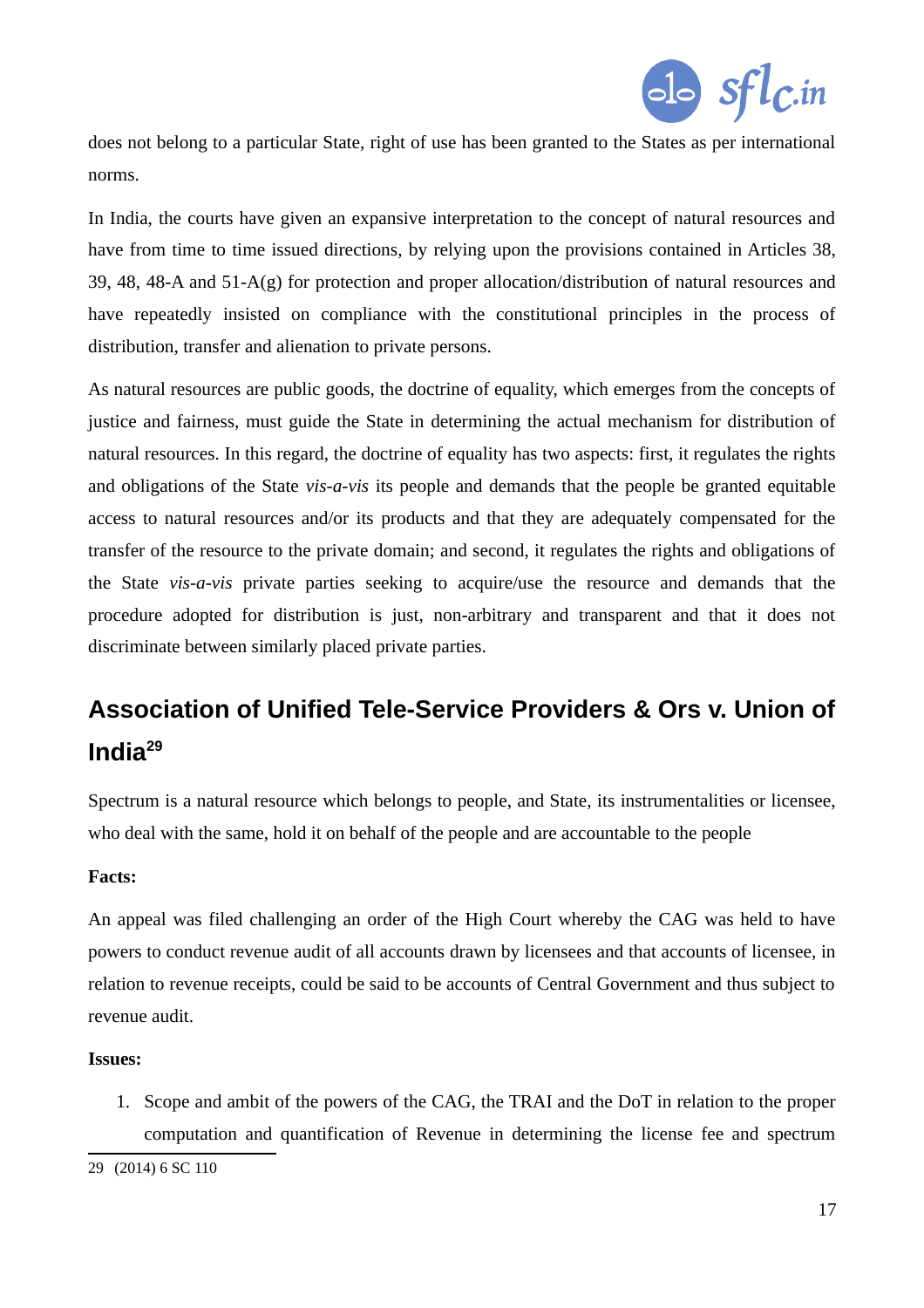

charges payable to the Union of India under Unified Access Services (UAS) Licenses entered into between DoT and the service providers.

2. Whether service providers were bound to make available all books of accounts and other documents maintained by them to CAG

#### **Held:**

State actions and actions of its agencies/instrumentalities/licensees must be for the public good to achieve the object for which it exists, the object being to serve public good by resorting to fair and reasonable methods. State is also bound to protect the resources for the enjoyment of general public rather than permit their use for purely commercial purposes. Public trust doctrine, it is well established, puts an implicit embargo on the right of the State to transfer public properties to private party if such transfer affects public interest. Further it mandates affirmative State action for effective management of natural resources and empowers the citizens to question ineffective management.

UAS license holders have an obligation to use such resources in a manner as not to impair or diminish the people's right and people's long term interest in that property or resource.

When nation's wealth, like spectrum, is being dealt with either by the Union, State or its instrumentalities or even the private parties, like service providers, they are accountable to the people and to the Parliament. Parliamentary democracy also envisages, inter alia, the accountability of the Council of Ministers to the Legislature.

The CAG is, therefore, an important functionary under the Constitution and, it is often said, he is the guardian of the purse and that he should see that not farthing of it is spent without the authority of the Parliament. CAG had therefore, duty to examine and satisfy himself that all rules and procedures in that behalf were being met not only by Union but also service providers. CAG's function was, therefore, separate and independent, which was not similar to audit conducted by DOT - Service providers were bound to make available all books of accounts and other documents maintained by them under Rule 3, so as to ascertain whether Union of India was getting its full share of revenue.

# **VI. Zero-rated services: a competition law perspective**

Zero-rated services broadly enable customers to download/upload particular content without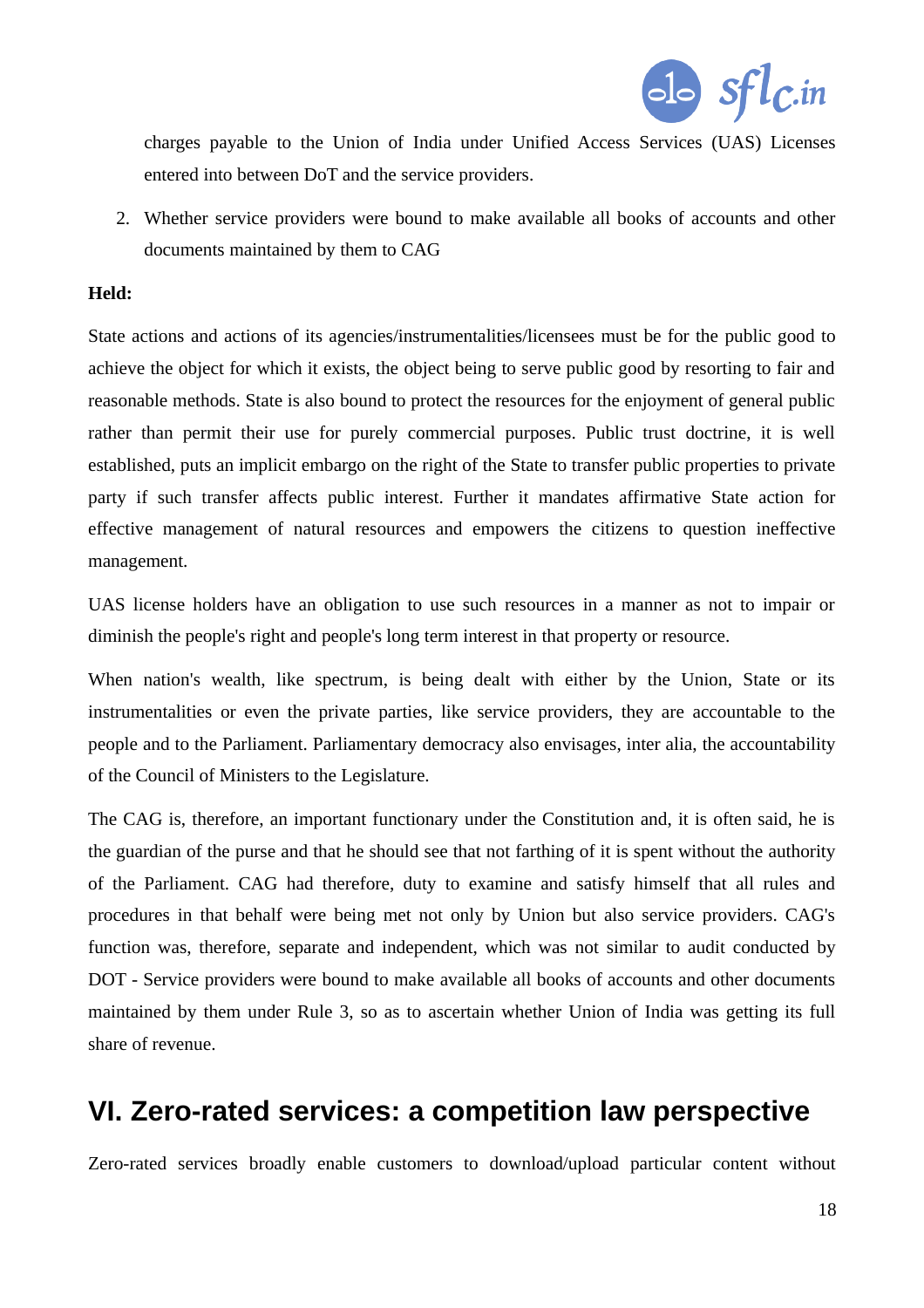

incurring any data-usage charges. Though consumers of zero-rated services get the data usage free of cost, the actual benefits that accrue to consumers end there. Consumer choice is the first victim of zero-rated plans, as access is limited to one or few pre-determined services.

Further, consumers may be put to restricted access under zero-rated services without the consumer actually knowing about the fact that he is put to restricted access. A Digital Divide will thus be created, where a few will have access to all on-line content while the rest will have access only to a limited amount of curated content. A situation could thus arise, where consumers would be forced to hop from one zero-rated service platform to another so as to access the entire range of content and services that are offered on the Internet.

More importantly, consumers of zero-rated services will not benefit from a perfect competition in that domain. For instance, only a few content providers would join zero-rated service platforms to provide services. The benefit of those content providers, who have not joined the plan cannot be availed by the consumer.

Aside from consumers, zero-rated services will also operate to the mutual detriment of on-line content and applications providers, as the provision of such services are arguably violative of Section 3 (prohibition of anti-competitive agreements) and Section 4 (prohibition of abuse of dominance) of the Competition Act, 2002. Healthy competition in the market could be impacted in the following ways:

- 1. **Entry Barrier:** Established players will get into the Zero rating plans and medium and small players would be forced to negotiate with Internet Service Providers to gain market access enter into the platform by paying the Internet Service Providers in order to able to compete in the market. If other players do not enter in the zero platform of the ISP then their 'app' will not be free for the end user, and in such a scenario the end user would prefer an app that is free rather the a one that is to be paid for. Therefore, it hampers competition.
- 2. **Denial of Market Access**:The Big player in any vertical of business can by entering in the zero plan can deny market access to other players or competitor. The other players or competitors will be either forced to join the zero platform or exit from the market it self.
- 3. **Accrual of benefits to consumers**. There is no benefits accrued to Consumers other than free data. The consumer will be at a disadvantage as there would not be competition among the service provider and also lesser consumer choice.